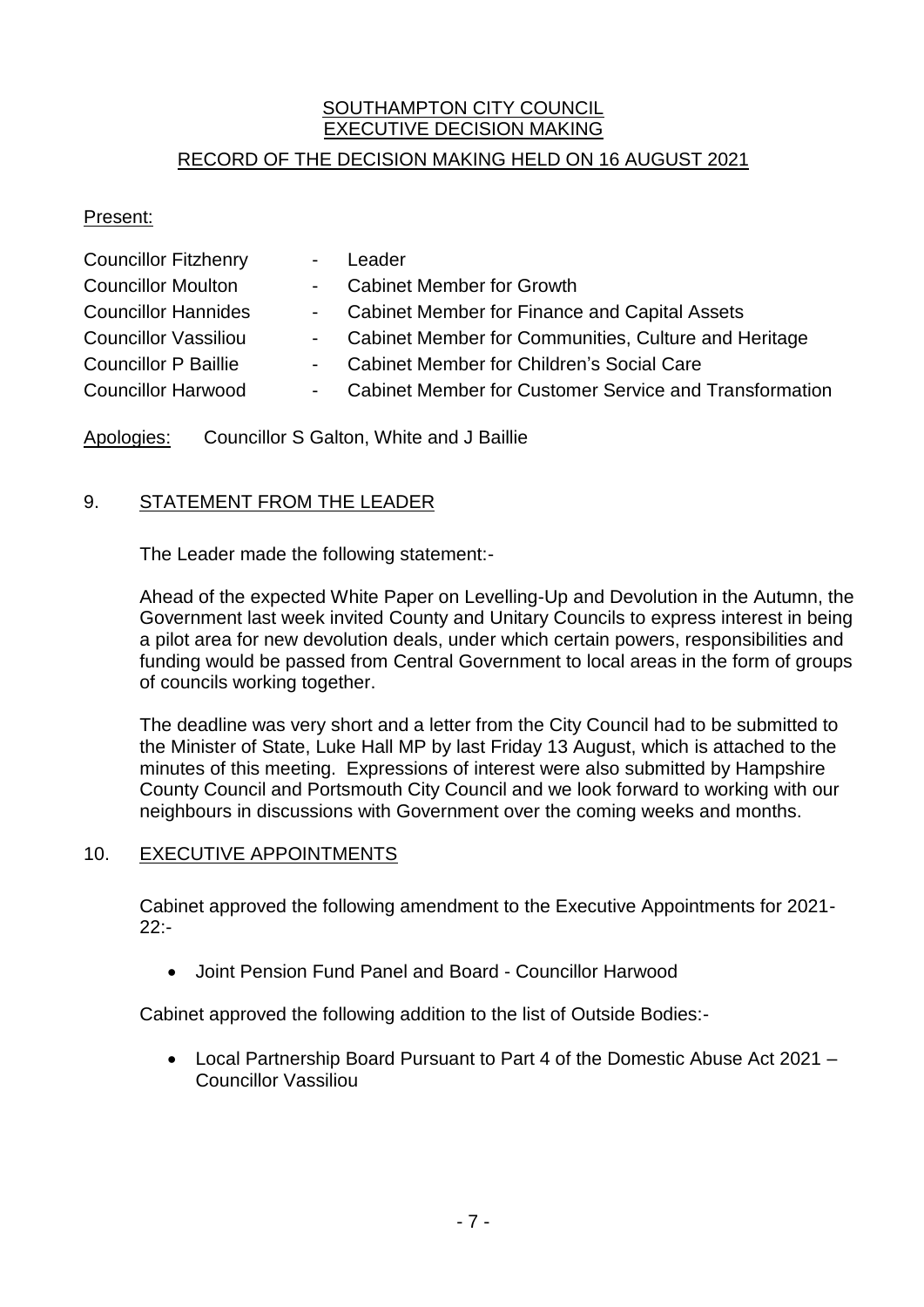# 11. BUDGET MATTERS - AUGUST 2021

#### (CAB 21/22 32285)

On consideration of the report of the Cabinet Member for Finance and Capital Assets, Cabinet agreed the following:-

#### **General Revenue Fund**

It is recommended that Cabinet:

- (i) Notes the forecast outturn position for business as usual activities is a £2.69M deficit, as outlined in paragraph 4 and in paragraph 1 of appendix 1.
- (ii) Notes the financial position arising from COVID-19 is a surplus of £0.04M, as outlined in paragraph 5 and in paragraph 1 of appendix 1.
- (iii) Notes the performance of treasury management, and financial outlook in paragraphs 7 to 11 of appendix 1.
- (iv) Notes the forecast year end position for reserves and balances as detailed in paragraphs 12 and 13 of appendix 1.
- (v) Notes the Key Financial Risk Register as detailed in paragraph 14 of appendix 1.
- (vi) Notes the performance against the financial health indicators detailed in paragraphs 18 and 19 of appendix 1.
- (vii) Notes the forecast outturn position outlined in the Collection Fund Statement detailed in paragraphs 22 to 26 of appendix 1.

### **Housing Revenue Account**

It is recommended that Cabinet:

- (viii) Notes the forecast outturn position on business as usual activities is a surplus of £1.11M as outlined in paragraph 6 and paragraph 20 of appendix 1.
- (ix) Notes that a favourable variance of £0.57M is forecast arising from COVID-19, as outlined in paragraph 6 and paragraph 20 of Appendix 1.

### **Capital Programme**

It is recommended that Cabinet:

- (x) Notes the revised General Fund Capital Programme, which totals £437.08M as detailed in paragraph 1 of appendix 2.
- (xi) Notes the HRA Capital Programme is £340.81M as detailed in paragraph 1 of appendix 2.
- (xii) Notes that the overall forecast position for 2021/22 at quarter 1 is £209.09M, resulting in a potential surplus of £7.90M, as detailed in paragraphs 4 and 5 of appendix 2.
- (xiii) Notes that the capital programme remains fully funded up to 2025/26 based on the latest forecast of available resources although the forecast can be subject to change; most notably regarding the value and timing of anticipated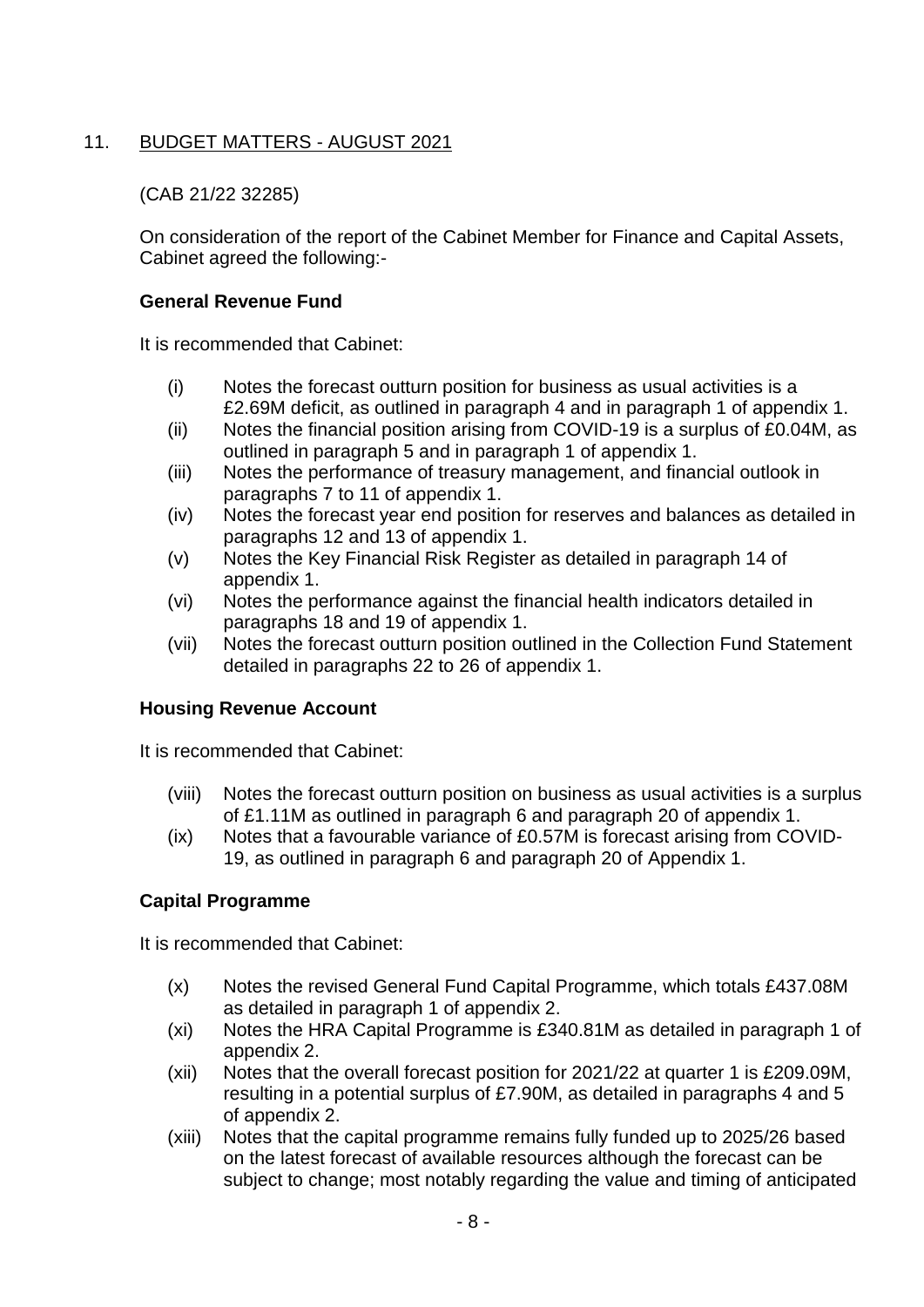capital receipts and the use of prudent assumptions of future government grants to be received.

- (xiv) Notes that £25.69M has been added to the programme with relevant approvals. These changes are detailed in annex 2.1 to appendix 2.
- (xv) Notes forecast slippage and rephasing as detailed in paragraph 4 and 5 of appendix 2. Noting that the movement has zero net movement over the 5 year programme.
- (xvi) Notes that no variances are forecast arising from COVID-19 as detailed in paragraph 8 of appendix 2.

#### 12. DECISION TO APPOINT A LOCAL PARTNERSHIP BOARD PURSUANT TO PART 4 OF THE DOMESTIC ABUSE ACT 2021.

(CAB 21/22 32156)

On consideration of the report of the Cabinet Member for Communities, Culture and Heritage, Cabinet agreed the following:-

- (i) To appoint the Board to provide advice to the Council about the exercise of its functions under Part 4 of the 2021 Act and the provision of other local authority domestic abuse support in its area.
- (ii) To adopt the proposed Terms of Reference of the Board ('the Terms of Reference'), attached at Appendix 1 of this report.
- (iii) To delegate authority to the Executive Director Communities, Culture and Homes, having sought the advice of the Board, to:
	- (a) prepare and consult upon a draft strategy ('the Part 4 strategy') as required by s 57 of the 2021 Act;
	- (b) carry out any functions required to give effect to the Part 4 strategy;
	- (c) carry out any functions required to support the provision of other local support in the Council's area;
	- (d) monitor and evaluate the effectiveness of the Part 4 strategy;
	- (e) report on progress and how funding has been used in relation to the exercise of the Council's functions under Part 4 of the 2021 Act to the Ministry for Housing, Communities and Local Government;
	- (f) appoint a chair and vice chair to the Board (the Executive Director Communities, Culture and Homes may appoint themselves as chair);
	- (g) add or remove representatives to the Board, ensuring the minimum representation requirement (as set out by s 58(2) of the 2021 Act) is met and considering the inclusion of a wider representation to support the Council's local approach to tackling domestic abuse;
	- (h) make any minor adjustments to the Terms of Reference as and when necessary; and,
	- (i) do anything considered necessary in order to fulfil the Council's legal obligations pursuant to the 2021 Act.